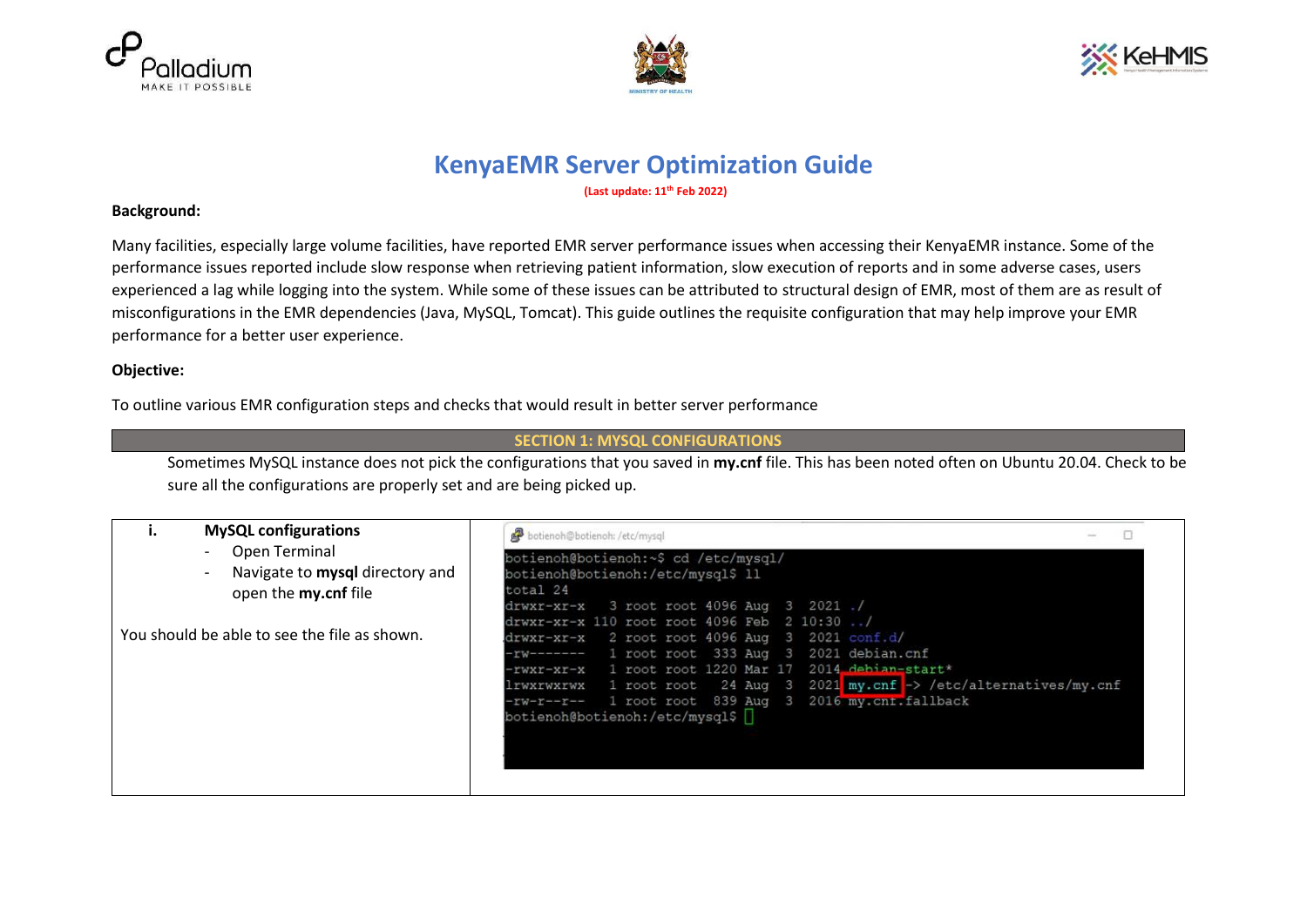| ii.<br>Backup a copy of my.cnf file. i.e.                                                          | botienoh@botienoh: /etc/mysql                                                                                                                                                                                                                                                                                                                                                                                                                                                                                                                     |
|----------------------------------------------------------------------------------------------------|---------------------------------------------------------------------------------------------------------------------------------------------------------------------------------------------------------------------------------------------------------------------------------------------------------------------------------------------------------------------------------------------------------------------------------------------------------------------------------------------------------------------------------------------------|
| sudo cp my.cnf<br>my_back.cnf                                                                      | botienoh@botienoh:/etc/mysql\$ sudo cp my.cnf my back.cnf<br>[sudo] password for botienoh:<br>botienoh@botienoh:/etc/mysql\$ 11                                                                                                                                                                                                                                                                                                                                                                                                                   |
| Check to make sure the backup is available                                                         | total 28<br>drwxr-xr-x 3 root root 4096 Feb 11 11:15 ./<br>drwxr-xr-x 110 root root 4096 Feb 2 10:30 /<br>drwxr-xr-x 2 root root 4096 Aug 3 2021 conf.d/<br>rw------- 1 root root 333 Aug 3 2021 debian.cnf<br>-rwxr-xr-x 1 root root 1220 Mar 17 2014 debian-start*<br>-rw-r--r-- 1 root root 839 Feb 11 11:15 my back.cnf<br>lrwxrwxrwx 1 root root 24 Aug 3 2021 my.cnf -> /etc/alternatives/my.cnf<br>-rw-r--r-- 1 root root 839 Aug 3 2016 my.cnf.fallback<br>botienoh@botienoh:/etc/mysql\$                                                 |
| Delete the existing my.cnf file. This<br>iii.<br>will ensure the symbolic link is also<br>dropped. | botienoh@botienoh: /etc/mysql<br>botienoh@botienoh:/etc/mysql\$ sudo rm my.cnf<br>botienoh@botienoh:/etc/mysql\$ 11<br>total 32<br>drwxr-xr-x 3 root root 4096 Feb 11 11:24 ./<br>drwxr-xr-x 110 root root 4096 Feb 2 10:30 /<br>drwxr-xr-x 2 root root 4096 Aug 3 2021 conf.d/<br>-rw------- 1 root root 333 Aug 3 2021 debian.cnf<br>-rwxr-xr-x 1 root root 1220 Mar 17 2014 debian-start*<br>-rw-r--r-- 1 root root 839 Feb 11 11:15 my back.cnf<br>-rw-r--r-- 1 root root 4638 Feb 11 11:22 my.cnf.fallback<br>botienoh@botienoh:/etc/mysql\$ |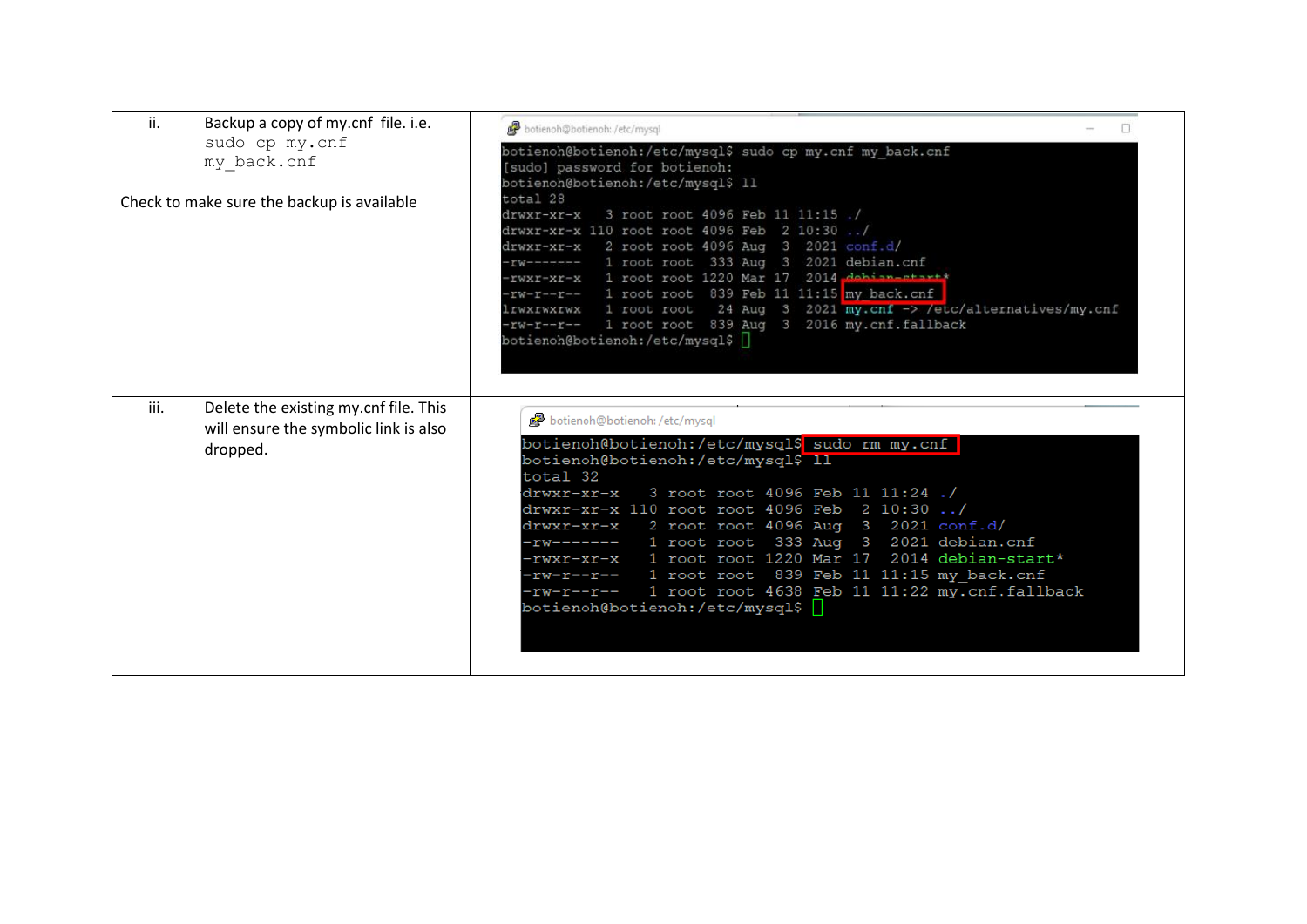| Restore a copy of my.cnf file as<br>iv.                                                                                                                                                                                                                                  | botienoh@botienoh: /etc/mysql                                                                                                                                                                                                                                                                                                                                                                                                                                                                                             |  |  |  |  |
|--------------------------------------------------------------------------------------------------------------------------------------------------------------------------------------------------------------------------------------------------------------------------|---------------------------------------------------------------------------------------------------------------------------------------------------------------------------------------------------------------------------------------------------------------------------------------------------------------------------------------------------------------------------------------------------------------------------------------------------------------------------------------------------------------------------|--|--|--|--|
| follows:<br>sudo cp my_back.cnf<br>my.cnf<br>See Index for a sample config variable. Save the<br>settings once done. Check to make sure my.cnf<br>file is now available. Note that the symbolic link<br>is not created at this time until MySQL service is<br>restarted. | botienoh@botienoh:/etc/mysql\$ 11<br>total 36<br>3 root root 4096 Feb 11 11:31 ./<br>drwxr-xr-x<br>drwxr-xr-x 110 root root 4096 Feb 2 10:30 /<br>2 root root 4096 Aug 3 2021 conf.d/<br>drwxr-xr-x<br>-rw------- 1 root root 333 Aug 3 2021 debian.cnf<br>1 root root 1220 Mar 17 2014 debian-start*<br>rwxr-xr-x<br>rw-r--r-- 1 root root 839 Feb 11 11:15 my back.cnf<br>-rw-r--r-- 1 root root 3823 Feb 11 11:31 my.cnf<br>-rw-r--r-- 1 root root 4638 Feb 11 11:22 my.cnf.fallback<br>botienoh@botienoh:/etc/mysql\$ |  |  |  |  |
| If configs already set, verify, and<br>v.<br>optimize the following variables<br>based on the available system<br>resources (i.e. Disk space and<br>Physical memory)<br>NB: Make the settings under InnoDB section                                                       | [mysqld]<br>innodb flush method =0 DIRECT<br>innodb file per table=1<br>innodb buffer pool size=12G<br>innodb buffer pool instances=12<br>thread cache size=50<br>query cache size=200MB<br>key buffer size=32M<br>innodb log buffer size=8M<br>tmp table size=256M<br>max heap table size=256M<br>table definition cache=2400<br>table open cache=2000<br>query cache type=1<br>open files limit=65535<br>max connections=500<br>max allowed packet=16M                                                                  |  |  |  |  |
| Key settings to look at under InnoDB<br>vi.<br>section.                                                                                                                                                                                                                  | query cache size: Specifies the size of cache of MySQL queries waiting to run. Do not set<br>beyond 200MB.<br>max connection: Refers to the number of simultaneous connections allowed to the<br>database. You may want to adjust this if you get errors citing "Too many connections".                                                                                                                                                                                                                                   |  |  |  |  |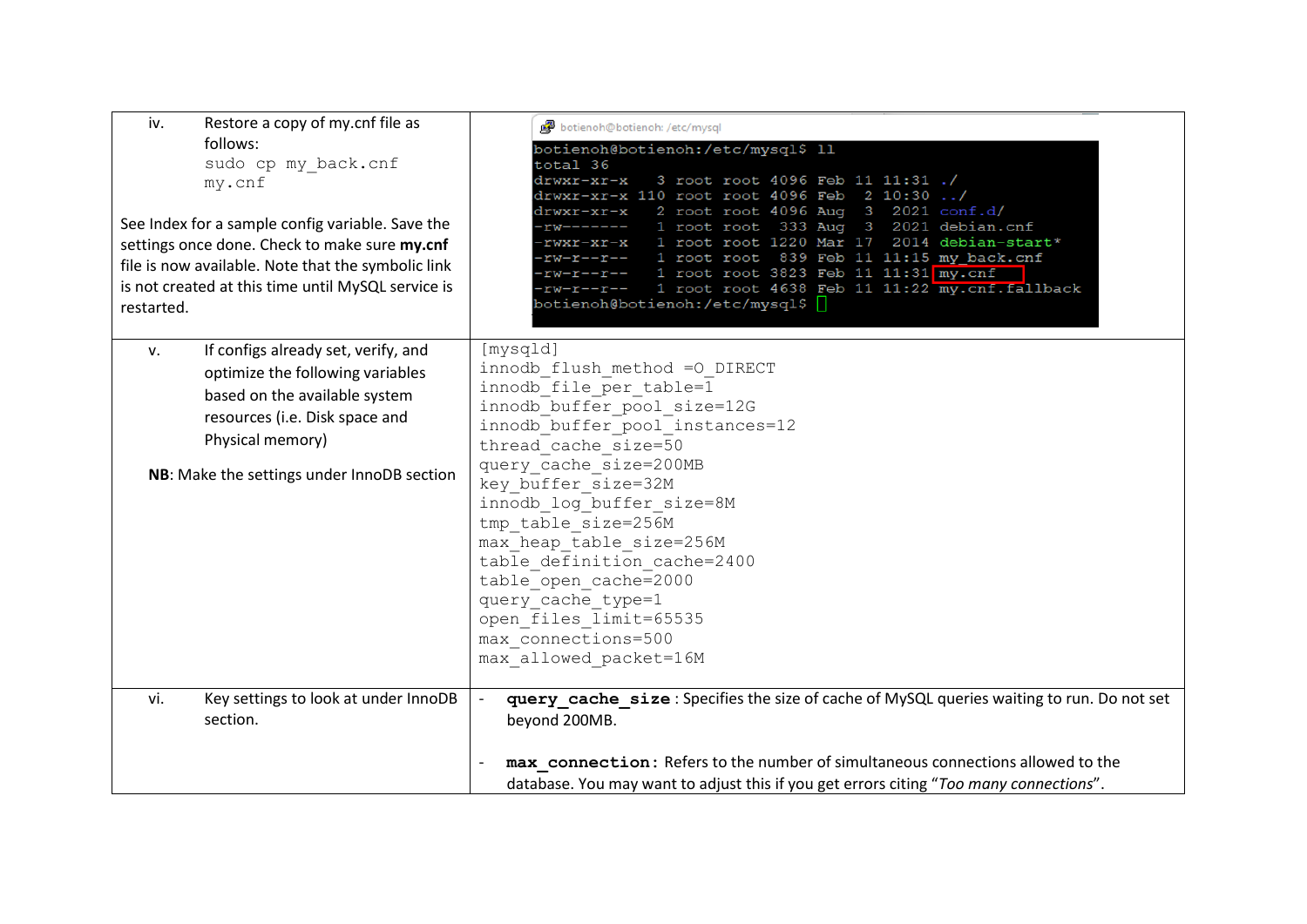|                                            | innodb_buffer_pool_size: This setting allocates system memory as a data cache for your<br>database. If you have large chunks of data, increase this value. Take note of the RAM required<br>to run other system resources.<br>innodb io capacity: This variable sets the rate for input/output from your storage device. This<br>is directly related to the type and speed of your storage drive. A 5400-rpm HDD will have a<br>much lower capacity than a high-end SSD or Intel Optane. You can adjust this value to better<br>match your hardware. |                |  |  |  |
|--------------------------------------------|------------------------------------------------------------------------------------------------------------------------------------------------------------------------------------------------------------------------------------------------------------------------------------------------------------------------------------------------------------------------------------------------------------------------------------------------------------------------------------------------------------------------------------------------------|----------------|--|--|--|
| vii.<br>To confirm that the settings have  |                                                                                                                                                                                                                                                                                                                                                                                                                                                                                                                                                      |                |  |  |  |
| been picked, log into mysql and            | mysql> show variables like 'innodb buffer%';                                                                                                                                                                                                                                                                                                                                                                                                                                                                                                         |                |  |  |  |
| execute the following queries:             |                                                                                                                                                                                                                                                                                                                                                                                                                                                                                                                                                      |                |  |  |  |
|                                            | Variable name                                                                                                                                                                                                                                                                                                                                                                                                                                                                                                                                        | Value          |  |  |  |
| show variables like                        |                                                                                                                                                                                                                                                                                                                                                                                                                                                                                                                                                      |                |  |  |  |
| 'innodb buffer%';                          | innodb buffer pool dump at shutdown                                                                                                                                                                                                                                                                                                                                                                                                                                                                                                                  | OFF            |  |  |  |
|                                            | innodb buffer pool dump now                                                                                                                                                                                                                                                                                                                                                                                                                                                                                                                          | OFF            |  |  |  |
| Note:                                      | innodb buffer pool filename                                                                                                                                                                                                                                                                                                                                                                                                                                                                                                                          | ib buffer pool |  |  |  |
| The innodb_buffer_pool_instances depend on | innodb buffer pool instances<br>innodb buffer pool load abort                                                                                                                                                                                                                                                                                                                                                                                                                                                                                        | 8<br>OFF       |  |  |  |
| the GB size allocated to                   | innodb buffer pool load at startup                                                                                                                                                                                                                                                                                                                                                                                                                                                                                                                   | OFF            |  |  |  |
| innodb_buffer_pool_size.                   | innodb buffer pool load now                                                                                                                                                                                                                                                                                                                                                                                                                                                                                                                          | OFF            |  |  |  |
| For instance, if the innodb_pool size is   | innodb_buffer_pool_size                                                                                                                                                                                                                                                                                                                                                                                                                                                                                                                              | 4294967296     |  |  |  |
| allocated 1GB then the                     |                                                                                                                                                                                                                                                                                                                                                                                                                                                                                                                                                      |                |  |  |  |
| innodb_pool instances is set to 1.2        | rows in set $(0.00 \text{ sec})$                                                                                                                                                                                                                                                                                                                                                                                                                                                                                                                     |                |  |  |  |
| instances for 2GB, 3 instances for 3GB etc | innodb_buffer_pool_size is set to 4GB                                                                                                                                                                                                                                                                                                                                                                                                                                                                                                                |                |  |  |  |
|                                            | <b>SECTION 2: JAVA HEAP-SPACE SETTINGS</b>                                                                                                                                                                                                                                                                                                                                                                                                                                                                                                           |                |  |  |  |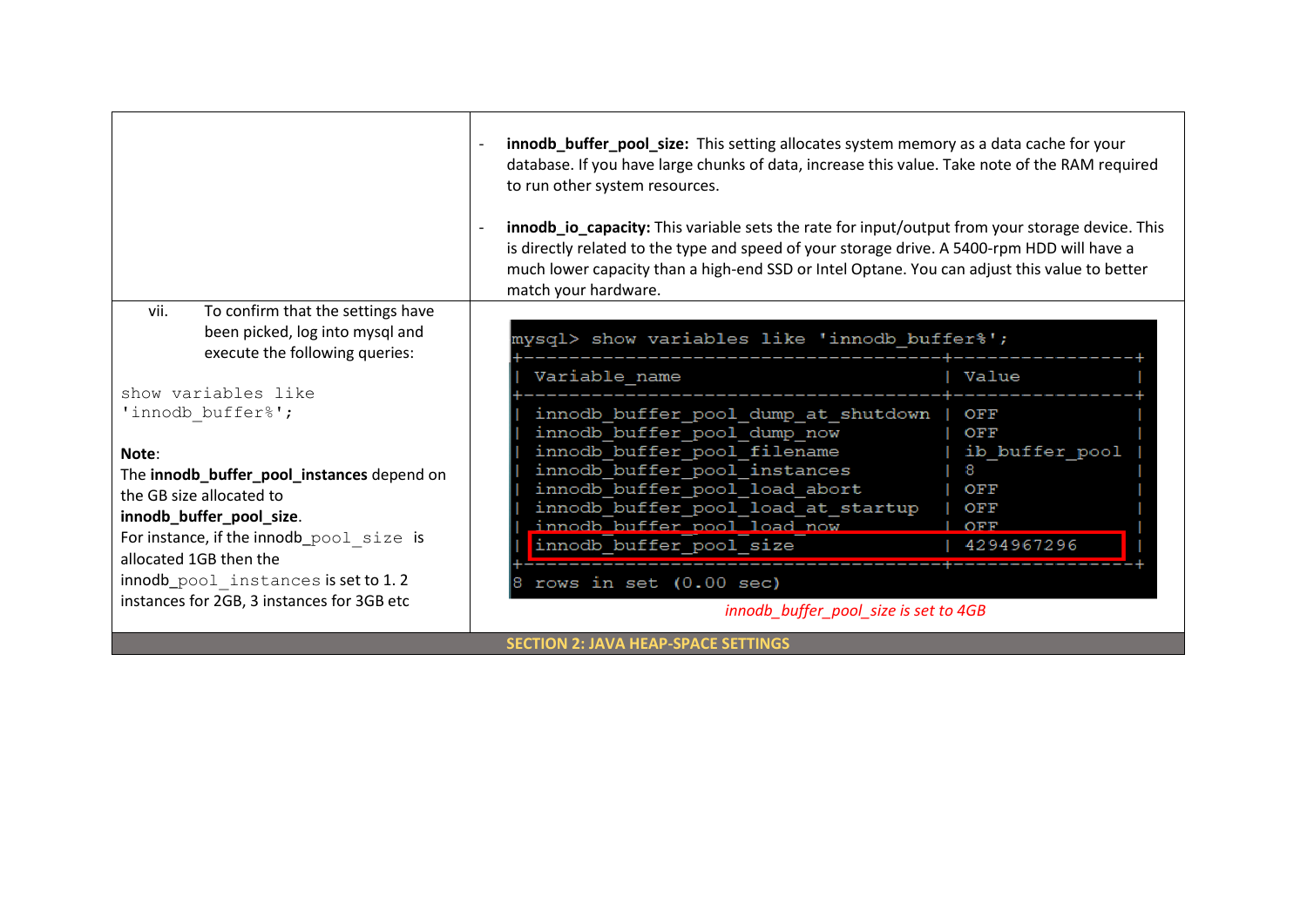| There are 4 important parameters to be set for                                                                                                           | The home directory of the Java development kit (JDK). You need at least                                                                                                                                                                                                                                                                                                                         |
|----------------------------------------------------------------------------------------------------------------------------------------------------------|-------------------------------------------------------------------------------------------------------------------------------------------------------------------------------------------------------------------------------------------------------------------------------------------------------------------------------------------------------------------------------------------------|
| Java Heap Space variable as follows:<br>Xmx<br>$\overline{\phantom{0}}$<br><b>Xms</b><br>$\overline{\phantom{0}}$                                        | JDK version 8. If JAVA HOME is not set, some common directories for<br>OpenJDK and the Oracle JDK are tried.<br>JAVA HOME=/usr/lib/jvm/java-8-openjdk<br>JAVA HOME=/usr/lib/jvm/java-8-openjdk-amd64<br>You may pass JVM startup parameters to Java here. If you run Tomcat with                                                                                                                |
| XX: PermSize<br>$\blacksquare$<br>XX: MaxPermSize<br>XX: NewSize<br>$\blacksquare$                                                                       | Java 8 instead of 9 or newer, add "-XX:+UseG1GC" to select a suitable GC.<br>If unset, the default options will be: -Djava.awt.headless=true<br>JAVA OPTS="\${JAVA OPTS} -Xmx2048m -Xms2048m -XX:PermSize=1024m -XX:MaxPermSize=1024m -XX:NewSize=512m"                                                                                                                                         |
| The memory allocation for these parameters<br>depends on the available physical memory. A<br>typical allocation for a 8GB server could be as<br>follows: | To enable remote debugging uncomment the following line.<br>You will then be able to use a Java debugger on port 8000.<br>"JAVA_OPTS="\${JAVA_OPTS} -agentlib:jdwp=transport=dt_socket,address=8000,server=y,suspend=n;<br>Java compiler to use for translating JavaServer Pages (JSPs). You can use all<br>compilers that are accepted by Ant's build.compiler property.<br>JSP COMPILER=javac |
|                                                                                                                                                          | Xmx: 2048m Xms: 1024m -XX: PermSize = 512m -XX: MaxPermSize =512m -XX: NewSize = 512m                                                                                                                                                                                                                                                                                                           |
|                                                                                                                                                          |                                                                                                                                                                                                                                                                                                                                                                                                 |
|                                                                                                                                                          |                                                                                                                                                                                                                                                                                                                                                                                                 |

#### **SECTION 3: BACKUP CONFIGURATIONS**

### **Background**

KenyaEMR database has been configured to self-backup automatically twice a day (11am and 4pm). However, after upgrading the system to Ubuntu 20.04LTS, users may have noticed that the backup frequency increased tremendously. This often creates numerous copies of the database per day that takes up the hard disk space and makes the server performance to degenerate. To correct this anomaly, System Admins need to update the backup frequency to the default twice a day.

The following manual provides a guide on how to correct this. Clic[k HERE](https://kenyahmis.org/knowledgebase/how-to-update-auto-backup-frequency-of-kenyaemr-database/) to open

## **SECTION 4: STOP ALL UNUSED SCHEDULERS**

Schedulers are procedures that are set to execute a particular event at set intervals. System resources are committed to use during scheduler execution and depending on the type of scheduler, this can take up significant amount of resources in your server processing power. To ensure optimal use of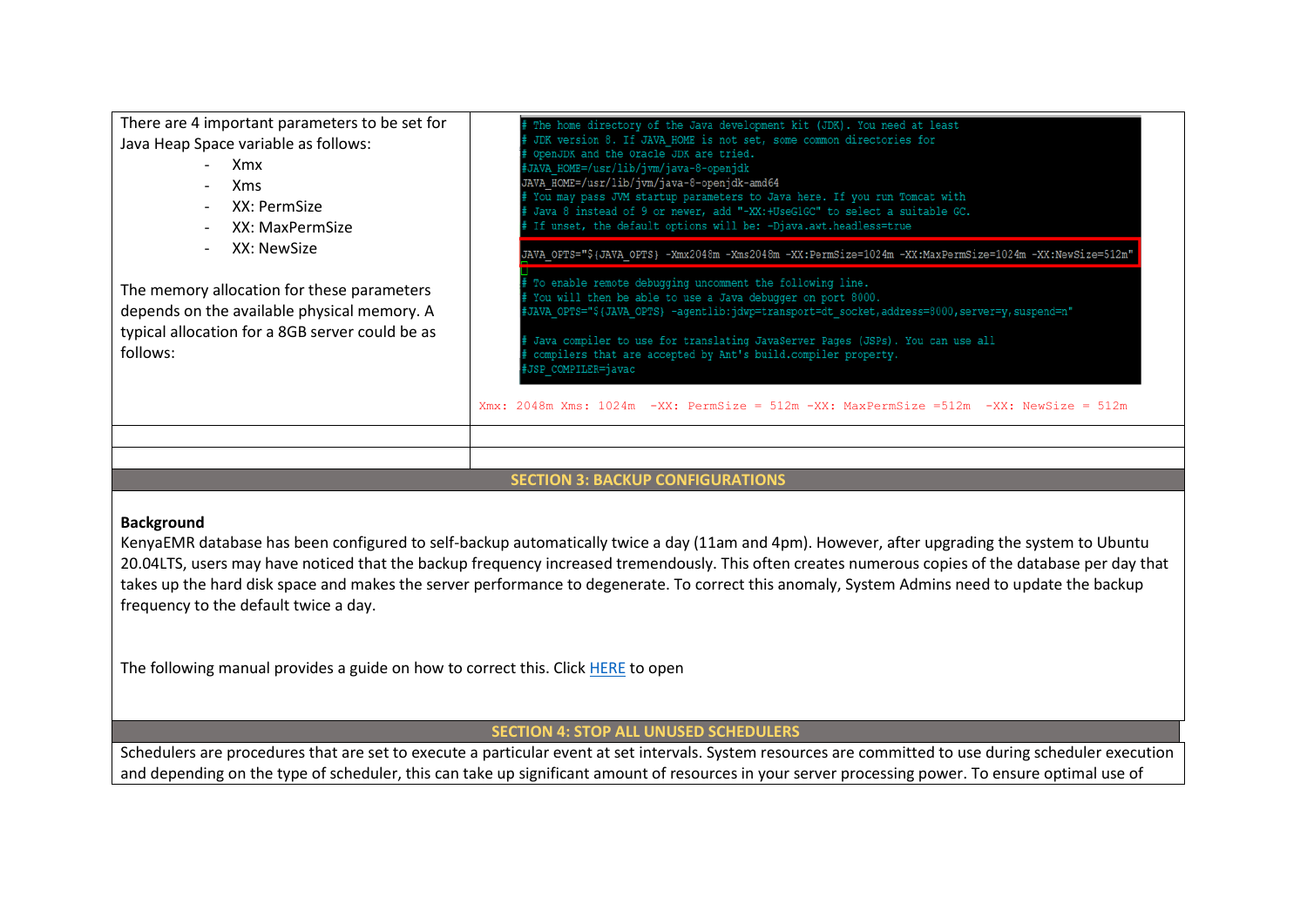|                                                                                                                          |                                                                                                                                                                                                                                                                                                                                                                                                   |                                                                                          |                                             | server resources, it is recommended that you disable Schedulers that are not in use at your facility. For example, if your site is not using VDOT module,             |
|--------------------------------------------------------------------------------------------------------------------------|---------------------------------------------------------------------------------------------------------------------------------------------------------------------------------------------------------------------------------------------------------------------------------------------------------------------------------------------------------------------------------------------------|------------------------------------------------------------------------------------------|---------------------------------------------|-----------------------------------------------------------------------------------------------------------------------------------------------------------------------|
| there is no reason to keep it running.                                                                                   |                                                                                                                                                                                                                                                                                                                                                                                                   |                                                                                          |                                             |                                                                                                                                                                       |
| Steps:<br>On the Developers Panel, click Legacy UI<br>On the Admin Panel, click Manage Scheduler<br>doesn't need.        | Under the list of Schedulers, identify and stop schedulers that the facility                                                                                                                                                                                                                                                                                                                      |                                                                                          |                                             | <b>Observations</b><br>Manage Observations<br><b>Scheduler</b><br>Manage Scheduler<br><b>Programs</b><br><b>Manage Programs</b><br>Manage Triggered State Conversions |
| NB: Ensure you also disable them from automatically starting when the system reboots as shown below.<br><b>Scheduler</b> |                                                                                                                                                                                                                                                                                                                                                                                                   |                                                                                          |                                             |                                                                                                                                                                       |
| <b>Task Configuration</b><br>Schedule<br>Properties<br>Save                                                              | Schedule<br>PLEASE NOTE: Changes to the schedule below are NOT passed onto task instances that are already<br>running. After saving your changes, you MUST stop/start the desired task on the Task List page in order<br>to pass these schedule changes onto that task.<br>Started:<br>Start on startup:<br>Start time pattern:<br>Start time:<br>Repeat interval:<br><b>Last Execution Time:</b> | true<br>M<br>MM/dd/yyyy HH:mm:ss<br>06/10/2021 19:59:59<br>14 February 2022 11:56:59 EAT | <b>Uncheck this</b><br>minutes <sub>v</sub> |                                                                                                                                                                       |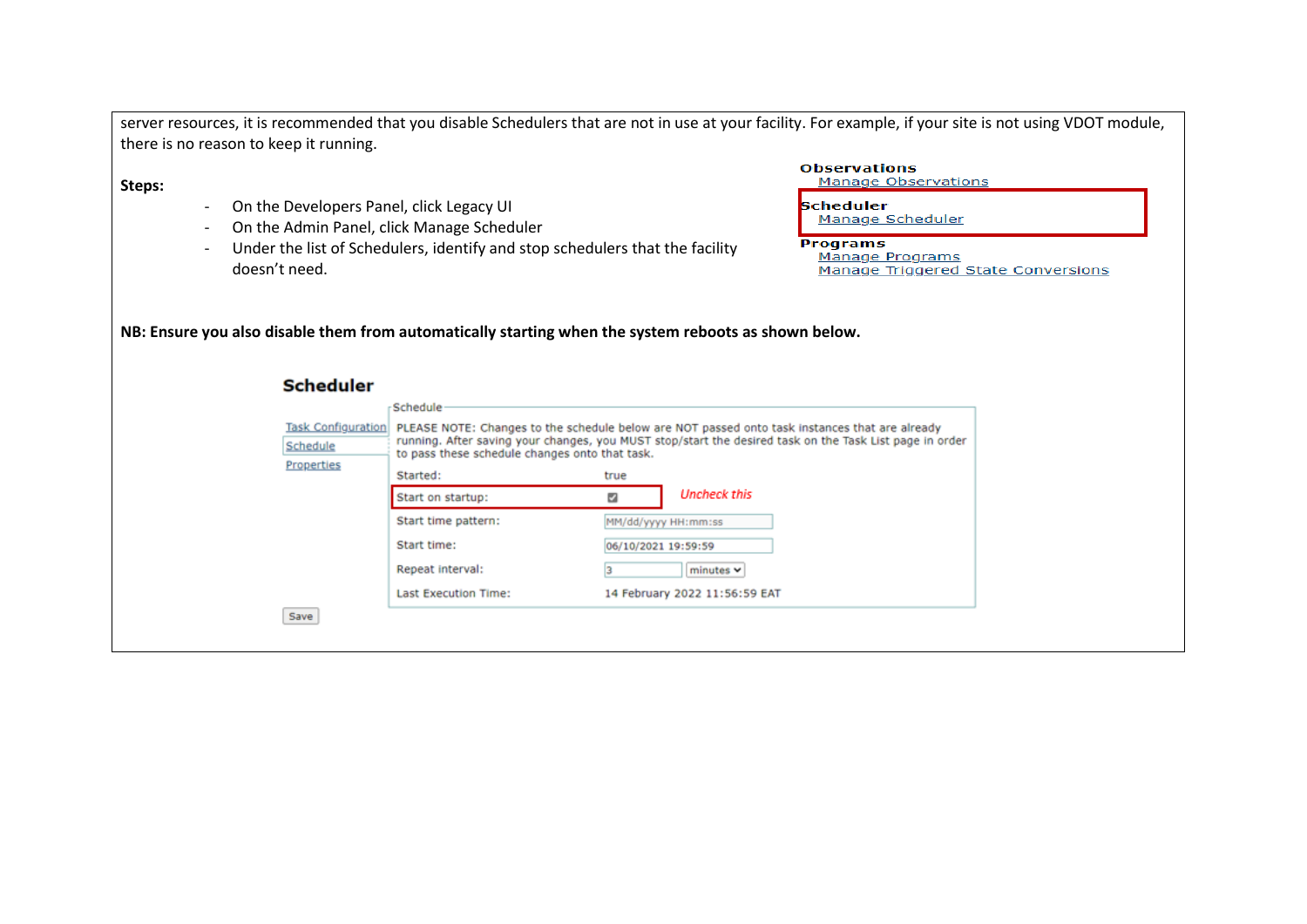# SAMPLE MYSQL CONFIG FILE # =============================================================================== # Copyright (c) 2015, 2016, Oracle and/or its affiliates. All rights reserved. # # This program is free software; you can redistribute it and/or modify # it under the terms of the GNU General Public License, version 2.0, # as published by the Free Software Foundation. # # This program is also distributed with certain software (including # but not limited to OpenSSL) that is licensed under separate terms, # as designated in a particular file or component or in included license # documentation. The authors of MySQL hereby grant you an additional # permission to link the program and your derivative works with the # separately licensed software that they have included with MySQL. # # This program is distributed in the hope that it will be useful, # but WITHOUT ANY WARRANTY; without even the implied warranty of # MERCHANTABILITY or FITNESS FOR A PARTICULAR PURPOSE. See the # GNU General Public License, version 2.0, for more details. # # You should have received a copy of the GNU General Public License # along with this program; if not, write to the Free Software # Foundation, Inc., 51 Franklin St, Fifth Floor, Boston, MA 02110-1301 USA # # The MySQL Server configuration file. # # For explanations see # http://dev.mysql.com/doc/mysql/en/server-system-variables.html # \* IMPORTANT: Additional settings that can override those from this file! # The files must end with '.cnf', otherwise they'll be ignored. # [mysqld] innodb\_flush\_method =O\_DIRECT innodb file per table=1 innodb\_buffer\_pool\_size=12G innodb\_buffer\_pool\_instances=12 thread cache size=50 query\_cache\_size=0 key\_buffer\_size=32M innodb\_log\_buffer\_size=8M tmp\_table\_size=256M max\_heap\_table\_size=256M table\_definition\_cache=2400 table\_open\_cache=2000